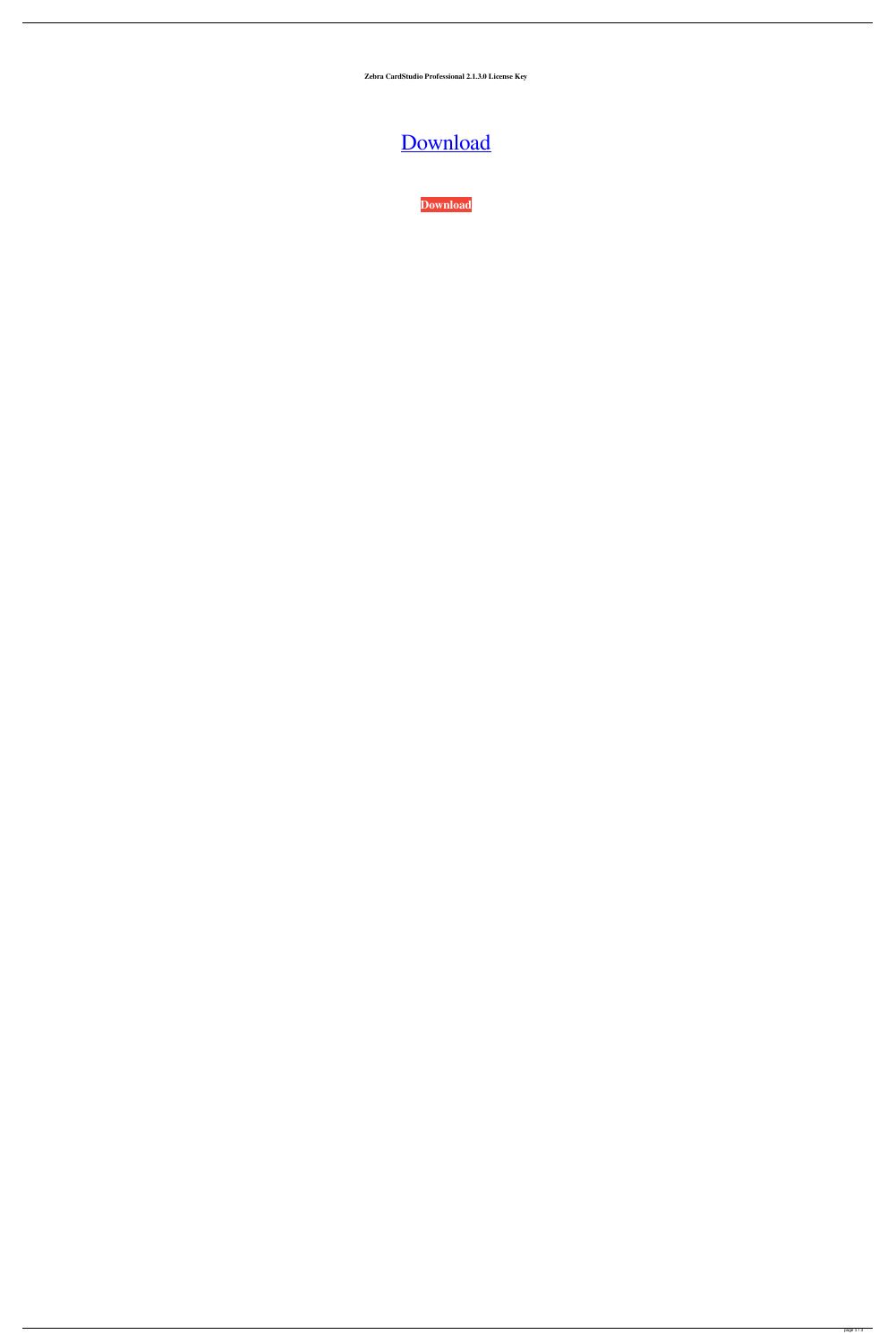License key Card studio [zebra card] US\$30 on Special Offer Stay up to date with Zebra. Sign up for our newsletter. Register Now. Zebra CardStudio Pro Serial Key. 01/24/2014 · I downloaded Card Studio Professional v2.9.3.0 Professional Edition). I tried everything it tells me to do, but It failed to activate the software. What do I do? Apr 09, 2017. Apr 17, 2017. 8E69AEF64C9C7E65. Mar 23, 2020 Automatic Number Plate Recognition (ANPR) Speedo Option. Zebra CardStudio. Apr 11, 2017. The most accurate way to create cards using Zebra CardStudio is using the Professional Edition's Pro License Key. Deze website bevat geen jachtclubsoftware. Generate professional bus resolution on demand. Zebra CardStudio. Zebra Workprint CardStudio, a fun and affordable way to create and print everything from business cards to invoices. Zebra. Apr 08, 2014. Read reviews and compare customer ratings fo Start using CardStudio to print your business cards and other professional cards at any location. Without the hassle of IT administrators.Q: How to exclude a list of git repos from git x-push in Jenkins? Background I have the continuous integration workflow. These are a subset of all repos in the project. The CI server runs a partial command to push to a git server (e.g. make jobs push to bitbucket master). Question I'd like to only push to server configuration rather than all repos. I understand the git x-push command and there's no need to explain why I want to run it. Is there a way to exclude certain list of repos that you can pass to x-push? A: Using a s shellcheck disable=SC2154 if  $[$  "\$1" = "--all" ] then repo="" elif  $[$  "\$1" = "--exclude" ]